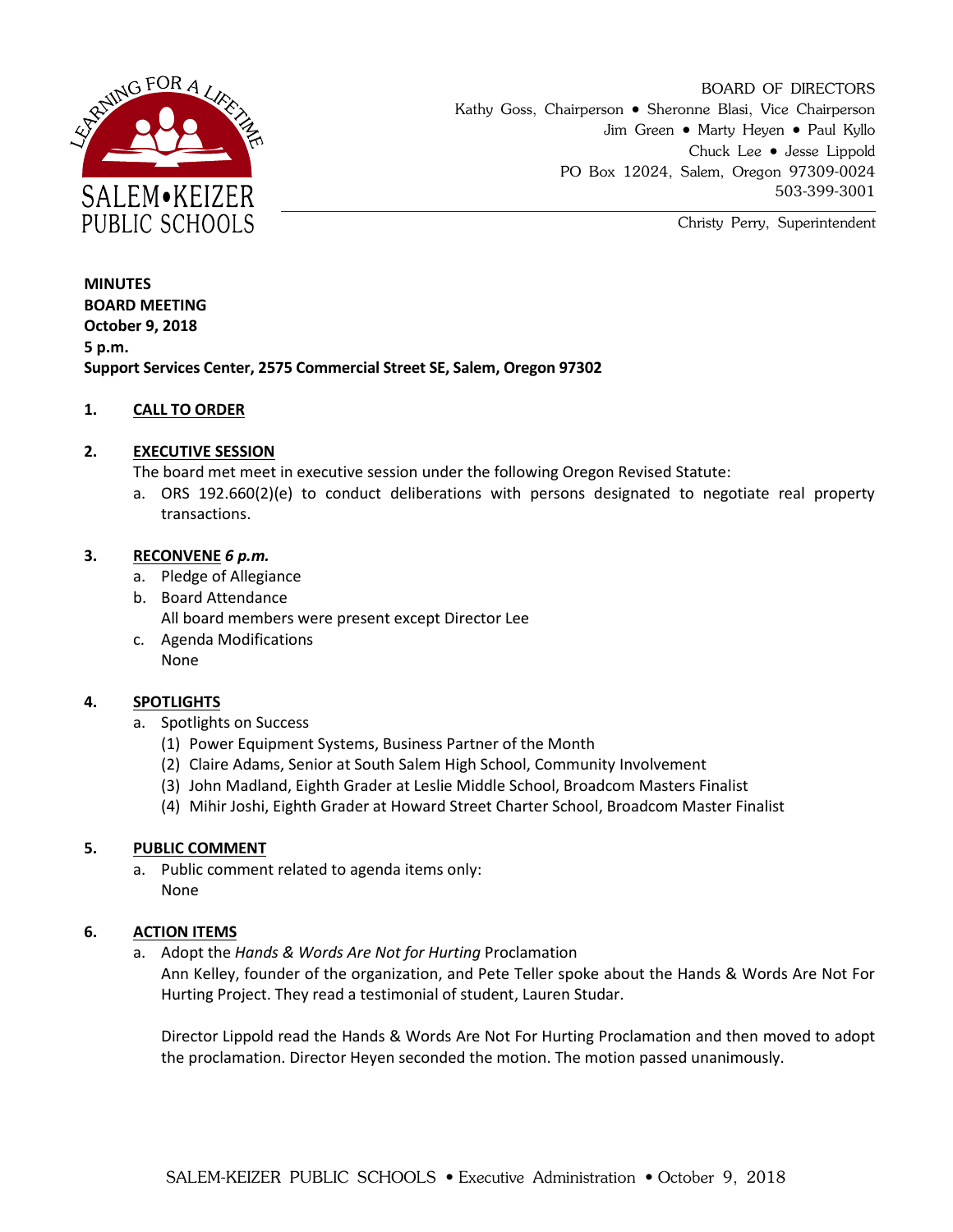b. Adopt the *Disability Awareness Month* Proclamation

Director Green read the Disability awareness Month Proclamation and then moved to adopt the proclamation. Director Kyllo seconded the motion. The motion passed unanimously.

c. Approve Board Governance Policy 10: Agenda Planning

Director Heyen moved to accept the BG-10 policy with the language change, seconded by Director Green. The board discussed the motion. The motion passed four to two, with Directors Lippold and Kyllo voting no.

d. Approve the proposed membership of the Community Bond Oversight Committee

Chief Operations Officer Mike Wolfe provided background on the proposed membership to the Community Bond Oversight Committee. He briefly reviewed how the committee was put together, including an equity focus. The board asked clarifying questions, which Mr. Wolfe addressed.

Director Blasi moved to approve the appointments to the Community Bond Oversight Committee, seconded by Director Lippold. The motion passed unanimously.

## **7. CONSENT CALENDAR**

- a. Acceptance of Grants
- b. Personnel Actions

Director Green moved to accept the Consent Calendar, seconded by Director Kyllo. Director Heyen made a statement regarding the approximate \$22 million in grants. The motion passed unanimously.

#### **8. READINGS**

a. None

#### **9. REPORTS**

a. Executive Limitation No. 5: Staff Compensation & Professional Development

Superintendent Perry presented the Executive Limitation No. 5 Report. She noted Director Kyllo alerted her to a possible EL violation with regard to hiring just prior to the meeting. She will look into it and bring it back to the board, but noted the process was reviewed by district legal counsel.

Superintendent Perry highlighted our continued university partnerships with Corban, Western, and Pacific universities, along with continuation of our Pathways programs. She noted these strategies are an important part of the hiring process and help us secure quality teachers.

b. Strategic Plan No. 8: Enhance & Expand Internal Communication Processes

Director of Community Relations and Communications Lillian Govus presented the Strategic Plan No. 8 report. She reviewed tactics and strategies for internal communication, including current practices and next steps, highlighting how far the district has come and plans for the future.